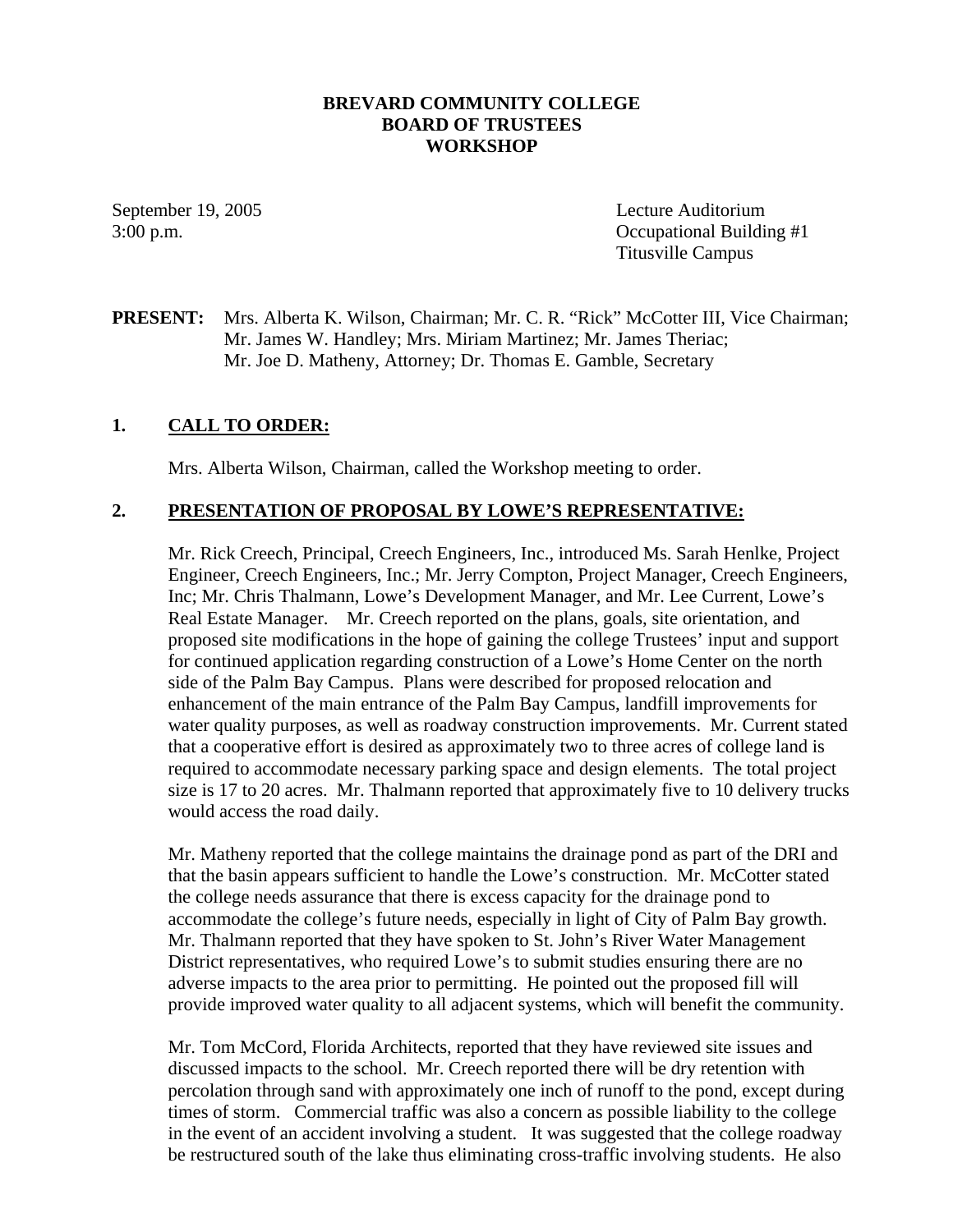suggested that modifications of design to match the college's architectural motif should be discussed. Mr. Richard Moon, stated that the college has made it a priority to ensure good visibility at entranceways. He requested future discussions regarding modifications to the college signage proposals, to which there was no objection.

Mr. Creech reported that officials of Palm Bay have denied access to the Lowe's trucks through the adjacent gas station due to traffic congestion on Malabar Road. Traffic hazards for students traveling via Jupiter Blvd. are also a concern. Dr. Gamble requested that the entry design be modified to eliminate the pull-offs as noted on the design, as they present hazards. An alternative route would be to provide a pull-off on the opposite side to include a college directory kiosk.

Mr. McCotter summarized the positive aspect of this partnership is that the college would have a friendly neighbor willing to cooperate with the college in aesthetic and safety concerns. In addition, it is important to recognize that the college is a steward of this public property, and that the City and community desires should be weighed in making the decision. Mr. McCotter also discussed several purchase proposals if the Board decides in favor of the development. Lowe's agreed to facilitate permits for the college build-out in accordance with the Master Plan in conjunction with their own permit process. Mr. Creech stated that a conditional use permit is desired within the next 30 days. The Board recommended that Creech Engineering, Florida Architects and college representatives work to negotiate a consensus of ideas, with the major concerns being: l) traffic/safety; 2) design/visibility; and, 3) pond capacity for future growth. The Board requested that a clear delineation of property requirements be provided to Mr. Matheny, college attorney, who will serve as the lead college contact in these negotiations.

# **3. PRESENTATION BY HANK SIMON ON BEHALF OF PALM BAY ACADEMY:**

Mr. Hank Simon, Simon Consulting Corporation, reported updates on the Palm Bay Academy project to date. He stated that unexpected findings were encountered during recent boring explorations at the 17-acre parcel, which revealed heavy root mattings and organics encountered up to nine feet depth which must be removed prior to construction and replaced with select compacted backfill. He further reported that several alternatives for resolution were studied. He presented the most feasible, cost effective solution to the Board, to create a property Master Plan and only dig up and fill the property where thebuilding will be constructed, at a project cost estimate of between \$400,000.00 to 500,000.00.

Mr. Simon reported that he is requesting the Board's consideration to reduce the purchase price for the 17-acre parcel by \$200,000.00 in view of these findings, as well as a final appraisal value of \$1 million versus \$1.1 million as reported. Mr. Simon reported that Palm Bay Academy still intends to purchase the property, regardless of the decision; however, the closing is approximately 30-days behind schedule. Accordingly, he requested a 30-day contract extension to November 15, 2005, to which the Board concurred.

Mr. Simon stated it is not clear regarding Palm Bay Academy's intentions regarding the purchase of the 20-acre parcel of land owned by the Foundation due to unexpected costs